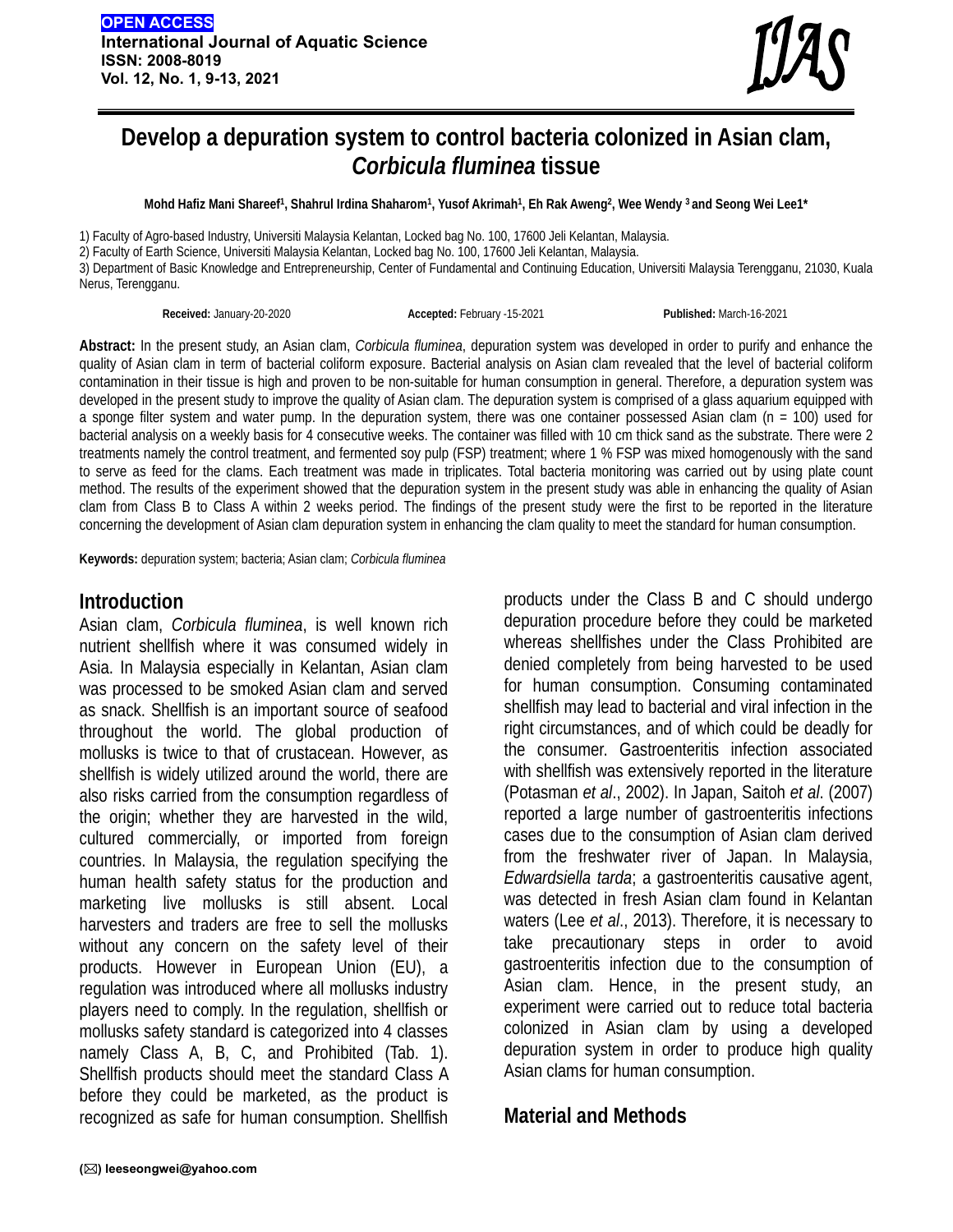| Class      | <b>Description</b>                                | Suggestion                                            |
|------------|---------------------------------------------------|-------------------------------------------------------|
| А          | $\leq$ 230 <i>Escherichia coli</i> / 100g flesh   | Safe for consumption                                  |
| B          | $\leq$ 4600 <i>Escherichia coli</i> / 100g flesh  | Need to undergo purification to meet Class A standard |
| С          | $\leq$ 46000 <i>Escherichia coli</i> / 100q flesh | Relaying for at least 2 months                        |
| Prohibited | > 46000 <i>Escherichia coli</i> / 100g flesh      | Harvesting is not allowed for human uses              |

**Tab. 1: Shellfish Safety Classes for Human consumption (EU standard).** 

#### **Preparation of Asian clam tissue sample**

In the study, Asian clam tissue sample were prepared at Week 0 (initial week), Week 1, Week 2, Week 3, and Week 4. The Asian clam tissue sample preparation was done as described by the study of Ruhil *et al*. (2008). A total of 20 pieces of Asian clam were sampled from the depuration system. The flesh of the clam was removed from its shell using a micro spatula. 10 g of experimental Asian clam flesh were first diluted in 90 ml physiological saline solution. The sample were then homogenized by using Stomacher (Seward, UK). The homogenate samples were subjected to a 10 fold serial dilution using physiological saline solution. 100 µl of sample were pipetted and spread onto selective medium eosin methylene blue (EMB) agar (Merck, Germany) for *Escherichia coli* followed by 24-48 h incubation at 30 ºC in triplicates. After incubation, the total bacterial concentration were calculated for the plates possessing the bacterial colonies ranging from 25-250 single colonies.

#### **Most probable number (MPN) of bacterial coliform analysis**

In the most probable number (MPN) analysis, a series of tests namely presumptive test, confirmation test, completion test, and bacterial identification were carried out as described by Ruhil *et al*. (2008). The tests are as follows:

#### **Presumptive test**

In the presumptive test, 3 sets of 5 lactose broth (Himedia, India) possessing Durham tube were used for each Asian clam tissue sample obtained at Week 0 (initial week), Week 1, 2, 3 and 4. The sample aliquot with the total volume of 10 ml, 1 ml, and 0.1 ml were inoculated into the 3 sets of lactose broth followed by 24 to 48h incubation at 37 °C. The presence of bubble in the Durham tube was interpreted as positive and vice versa. The results of the presumptive test were referred to the MPN Determination Chart (Benson, 2002) to calculate the result in unit of MPN index per gram of flash.

The positive tubes with bubble formation within the Durham tube were used for further confirmation test. The aliquot from the tube were streaked on EMB agar and incubated for 24 to 48 h at 37 ºC. Bacterial colonies growth on EMB agar; noted with the appearance of metallic green sheen were interpreted as positive for the presence of *Escherichia coli* in the sample. The bacterial colonies were then kept for the completion test.

#### **Completion test**

The bacterial isolates from the confirmation test were inoculated into lactose broth carrying Durham tube followed by 24 h incubation at 37 ºC. The results were interpreted as positive if 10 % of gas bubble formation was present. The bacteria were then re-isolated for identification process.

## **Bacterial identification**

The bacteria isolated from the completion test were further identified by using biochemical tests such as Gram staining and Indole Production tests. Bacteria showing positive in Indole production test and Gram negative were further determined using commercial identification kit (BBL Crystal, USA). Based on the results of biochemical test and commercial identification kit interpretation, all bacteria ( $n = 50$ ) were identified as *E. coli.* 

#### **Statistical analysis**

The data of the total weight bacteria in the Asian clam of the control treatment and FSP treatment were analyzed by using One Way ANOVA followed by analysis using with  $p < 0.05$ . The statistical analysis was conducted using SPSS software version 23.

## **Results**

Data obtained in the present study was analysed and calculated with the unit of MPN / 100 g of Asian clam flesh. The series of bacterial analysis performed has shown that the sampled Asian clam was initially within Class B according to the Shellfish Safety Classes for Human Uses (EU standard) (Tab. 1). The most probable number (MPN) index of the sampled clam

## **Confirmation test**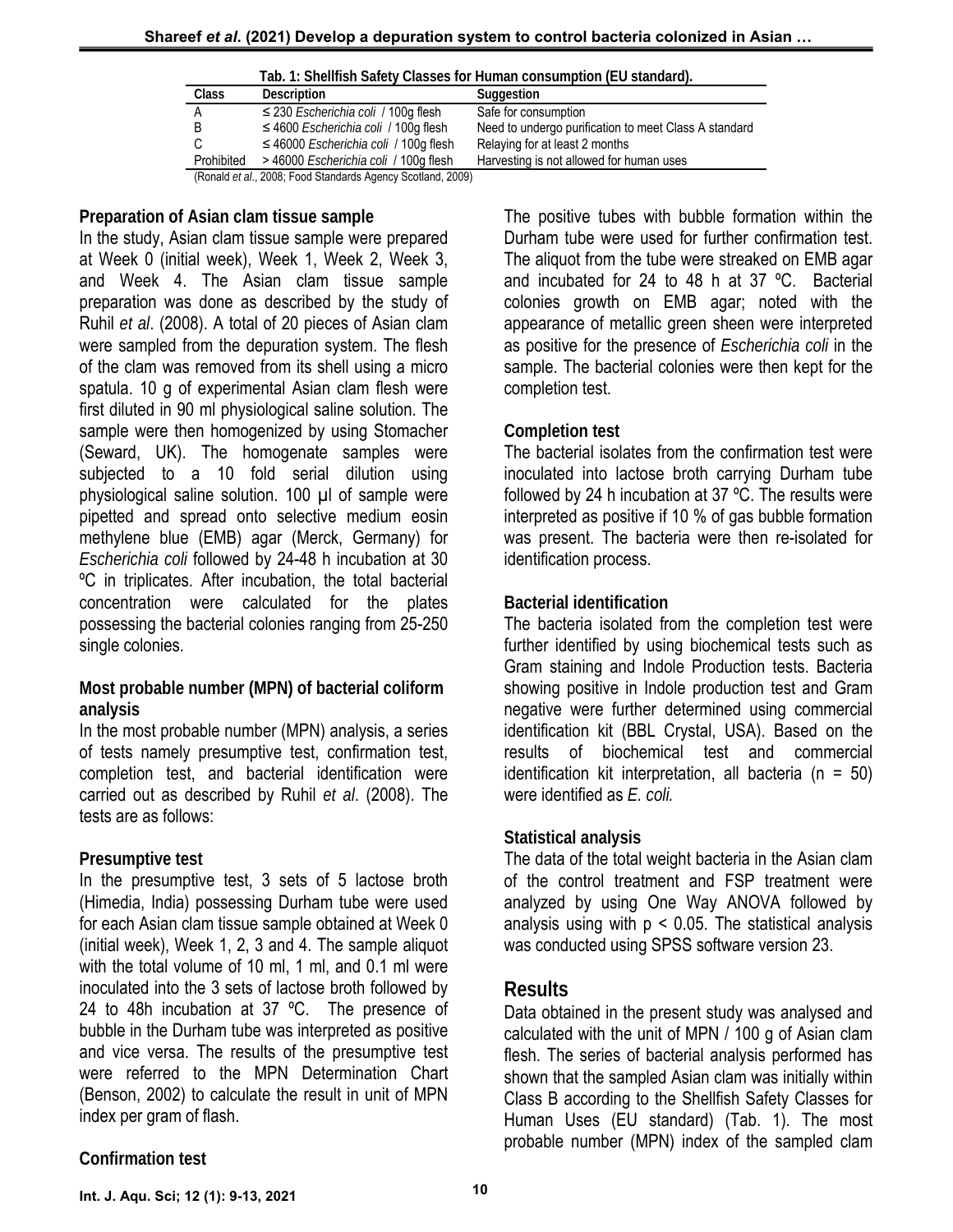before the depuration treatment was more than 1600 MPN / 100 g of Asian clam flesh (Tab. 2).

| Tab. 2: Most Probable Number (MPN) index per 100 g of |
|-------------------------------------------------------|
| Asian clam flesh.                                     |

|      | <b>CONTROL</b>              | <b>FSP</b>                    |
|------|-----------------------------|-------------------------------|
| Week | MPN Index /                 | MPN Index /                   |
|      | 100 g of Asian clam flesh   | 100 g of Asian clam flesh     |
|      | > 1600a                     | > 1600a                       |
| 1    | $825.0 \pm 49.5^{\circ}$    | $825.0 \pm 106.1^{\circ}$     |
| 2    | $170.0 \pm 42.4$            | $170.0 \pm 14.1$ <sup>c</sup> |
| 3    | $12.0 \pm 1.4$ <sup>d</sup> | $15.0 \pm 2.8$ <sup>c</sup>   |
|      | $6.0 \pm 2.8$ <sup>d</sup>  | $5.0 \pm 2.8$ c               |
|      |                             |                               |

\* Control treatment results were significantly different and based on Tukey's Post Hoc Test, the results can be divided into 4 groups. \*Fermented Soy Pulp (FSP) treatment results were significantly different and

based on Tukey's Post Hoc Test, the results can be divided into 3 groups.

Resulted MPN/ 100 g of Asian clam flesh from the control treatment group had significantly improved and based on Tukey's Post Hoc Test, the resulting data can be categorized into 4 groups namely group A, B, C, and D. Week 0 is categorized under group A, Week 1 under group B, and Week 2 under group C, whereas Week 3 and 4 were categorized under group D. On the other hand, FSP treatment group yielded results of significant difference as well and based on Tukey's Post Hoc Test, the resulting data can be categorized under 3 groups namely group A, B, and C. Week 0 is categorized under group A, Week 1 under group B, and Week 2, 3, and 4 were categorized under group C.

The developed depuration system in this study was found to be able to purify the experimental Asian clams within 2 weeks; in which the quality of the clam had improved from Class B to Class A as specified by the Shellfish Safety Classes for Human Uses (EU standard). Based on the series of presumptive, confirmation, completed, and bacterial identification tests using biochemical tests and commercial kit, it was revealed that the isolated bacteria was identified as *E. coli* (Tab. 3).

**Tab. 3: Bacterial coliform analysis from Asian clam tissue sample from the developed depuration system.** 

| Test                     | Observation                                                                              |  |  |
|--------------------------|------------------------------------------------------------------------------------------|--|--|
| Presumptive test         | Refer to Tab. 2                                                                          |  |  |
| Confirmation test        | Green metallic sheen colonies were present<br>on eosine methylene blue (EMB) agar plate. |  |  |
| Completion test          | Gas production was detected                                                              |  |  |
| Bacterial identification | E. coli was successfully identified                                                      |  |  |
|                          |                                                                                          |  |  |

## **Discussion**

There are a few existing studies that have reported on the prevalence of bacteria in Asian clam tissue. For instance, Lee *et al*. (2013) has revealed the

antibiogram, heavy metal resistance profile, and genetic diversity of *Edwardsiella tarda* colonizing the Asian clam meat. However, the study did not carry out the research on the MPN index of Asian clam. Hence, the present study is the first investigation on the MPN index of Asian clam in the literature along with the effort to determine the safety class of Asian clam sold in the market of Kelantan, Malaysia.

All shellfishes should be in the Class A category before being sold to the end users regardless of the source; whether they are harvested in the wild, cultured commercially, or imported from foreign countries (WHO, 2010). Based on the findings of the present study, all of the sampled Asian clam tissue were initially categorized under class B according to the Shellfish Safety Classes for Human Uses (EU standard); and considered to be unsafe for human consumption. This means that the risk of *E. coli* infection is high for the consumer after ingesting illprepared Asian clam. Therefore, it has to be a critical requirement in ensuring that the Asian clams meant for human consumption has been subjected to depuration process before it can be marketed (Lee *et al*, 2012).

In the European countries, a bill has been passed where it is required by law that shellfishes only under the Class A category could be marketed (Food Standards Agency Scotland, 2009). Traders and harvesters are required to officially declare and present proofs to the relevant governing body that their shellfish product is under the Class A category. In Malaysia, depuration process are being used for two types of bivalve namely *Crassostrea iredalei*  (slipper cupped oyster) and *Crassostrea belcheri*  (lugubrious cupped oyster) by using water recirculating system equipped with a ultraviolet (UV) light treatment for seawater disinfection (Ronald *et al*., 2008). Hence, we strongly suggest the usage of depuration system to monitor and enhance the safety level of Asian clam throughout the country, as the findings of the present study has evidently proved that local Asian clam was categorized under Class B; where they should have underwent depuration process before being sold at the market.

Based on the findings of the present study, it was shown that the developed depuration system took about one week to enhance the clam safety category from Class B to Class A. The developed system was observed to require a longer time in purifying the experimental clams compared to the studies on other species of bivalves. For instance, Ming *et al*. (2018)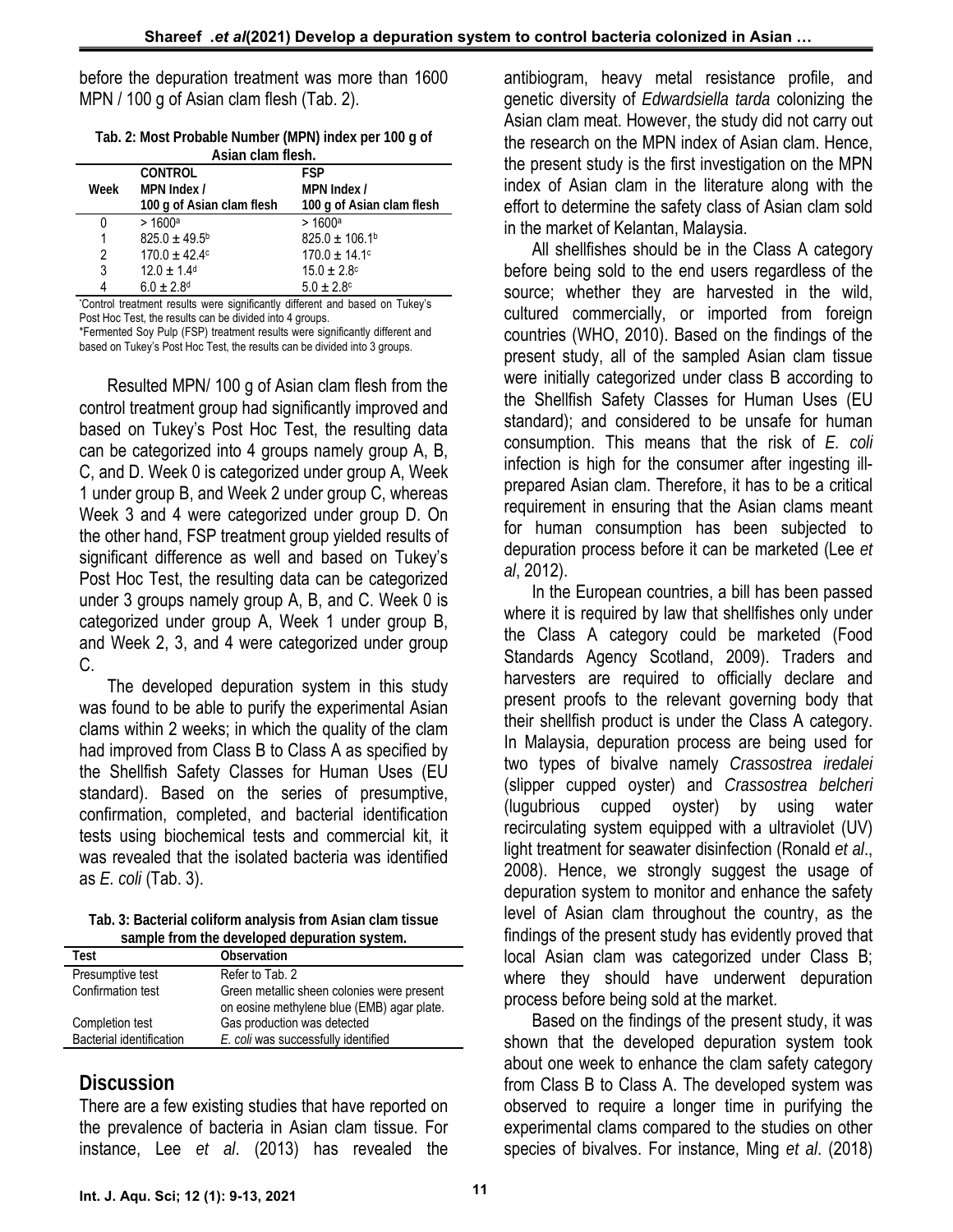reported that the developed depuration system for their study could effectively purify oysters from *Vibrio parahaemolyticus* in 5 days. Another study that has also reported shorter period of purifying shellfishes is performed by Barile *et al*. (2009); where it was claimed that the depuration system developed for the study was able to purify bivalve mollusks (*Chamelea gallina* and *Mitylus galloprovincialis*) from *Salmonella typhimurium* and *V. parahaemolyticus* in merely 72 to 84 h and 36 to 48 h, respectively.

Lewis *et al*. (2010) reported that the Atlantic oyster (*Crassostrea virginica*) depuration system was found to be capable in enhancing the quality of oyster from Class C to Class A within 6 days. Furthermore, the depuration system for wedge clam (*Donax trunculus*) and carpet shell (*Tapes decussatus*) in the study of Colakolu *et al*. (2014) was able to reduce 40 % of bacterial load in both clams within a 12 h period. In order to enhance the quality of shellfish in such a short period, there were suggestions that a depuration system must be equipped with UV light treatment (Correa *et al*., 2012), lower stocking density (Sorio and Peralta, 2017), while increasing the water flow rate (Sorio and Peralta, 2017; Ming *et al*., 2018).

Based on the biology and anatomy of all bivalves including Asian clam, it is apparent that shellfishes are a natural biological filter or biofilter; where they could filter out fine particle materials from their environment even as miniscule as bacteria. Ergo, numerous and various number of bacterial species could accumulate in the bivalve tissue; in which the accumulated bacterial cells will also be used as feed in addition to other organic matter. In European countries, although Asian clam is designated as one of the worst invasive aquatic species, studies have however shown that the *Corbicula fluminea* is indeed an excellent and effective bacterial biofilter, where it was proved that this species could remove *E. coli* in waste water effectively (Gomes *et al*., 2018).

## **Conclusion**

The depuration system developed for the present study took about a week to enhance the clam safety quality; where it is comparatively slower than the studies on other bivalves from the literature. Hence for future works, it is highly suggested that the UV light treatment, stocking density of shellfish, and increment of water flow rate would be the prime aspect to consider in developing a commercially viable depuration system in order to improve the effectiveness of the current set up.

## **Acknowledgement**

This project was funded by the Ministry of Education under Trans disciplinary Research Grant Scheme (TRGS) vot no: R/TRGS/A0.700/00387A/007/2016 /000391 and UMK–PRO research grant (R/PRO/ A0800/00244A/006/2020/00867).

## **References**

- $\checkmark$  Barile N.B., Scopa M., Nerone E., Mascilongo G., Recchi S., Cappabianca S. and Antonetti L. (2009) Study of the efficacy of a closed cycle depuration system on bivalve mollusks Veterinary Italiana, 45: 555-566.
- $\checkmark$  Benson H.J. (2002). Microbiological applications: Laboratory manual in general microbiology. New York: McGraw-Hill. 478p
- $\checkmark$  Colakolu F.A., Cardak M., Colakoglu S. and Kunili I.E. (2014) Depuration times of *Donax trunculus* and *Tapes decussatus*. Brazilian Journal of Microbiology, 45: 1017- 1022.
- $\checkmark$  Correa A.A., Rigotto C., Moresco V., Kleemann C.R. (2012). The depuration dynamics of oysters (*Crassostrea gigas*) artificially contaminated with hepatitis A virus and human adenovirus. Mem. Inst. Oswaldo Cruz, 107: 11-17.
- $\checkmark$  Food Standards Agency Scotland. 2009. Guidance for inspection of shellfish purification systems for local food authorities.
- $\checkmark$  Gomes J.F., Lopes A., Goncalves D., Luxo C., Gmurek M., Costa R., Quinta-Ferreira R.M., Martins R.C. and Matos A. (2018) Biofilteration using *C. fluminea* for *Escherichia coli* removal from water: comparison with ozonation and photocatalytic oxidation. Chemosphere, 208: 674-681.
- $\checkmark$  Lee A.J., Gerez I., Shek L.P.C. and Lee B.W. (2012) Shellfish allergy – an Asia-Pacific perspective. Asian Pacific Journal of Allergy Immunology, 30: 3-10.
- $\checkmark$  Lee S.W., Wendy W., Zalina C.M., Ruhul M.A. and Sukree H. (2013) A study of *Edwardsiella tarda* colonizing live Asian clam, *Corbicula fluminea*, from Pasir Mas, Kelantan. Vetermaski Arhiv, 83: 323-331.
- $\checkmark$  Lewis M., Rikard S. and Arias C.R. (2010) Evaluation of a flow – through depuration system to eliminate the human pathogen *Vibrio vulnificus* from oyster. Journal of Aquaculture Research Development, 1: 1000103.
- $\checkmark$  Ming Z., Su Y.C., DeWitt C.M., Cusic J.W. (2018) Flow rate of depuration system has minimal impact on *Vibrio parahaemolyticus* decontamination in Pacific oysters (*Crassostrea gigas*). Journal of Food Safety, 38 (6) e 12531.
- $\checkmark$  Potasman I., Paz A. and Odeh M. (2002) Infectious outbreaks associated with bivalve shellfish consumption: a worldwide perspective. Clinical Infectious Disease, 35: 912-928.
- $\checkmark$  Ronald L., Lovatelli A. and Ababouch L. (2008) Bivalve depuration: fundamental and practical aspects. FAO Fisheries Technical Paper 511.
- $\checkmark$  Ruhil H.H., Najiah M., Nadirah M., Lee S.W. and Aliuddin S. (2008) Isolation and enumeration of coliform bacteria and *Salmonella* spp. from short necked clam *Orbicularia*